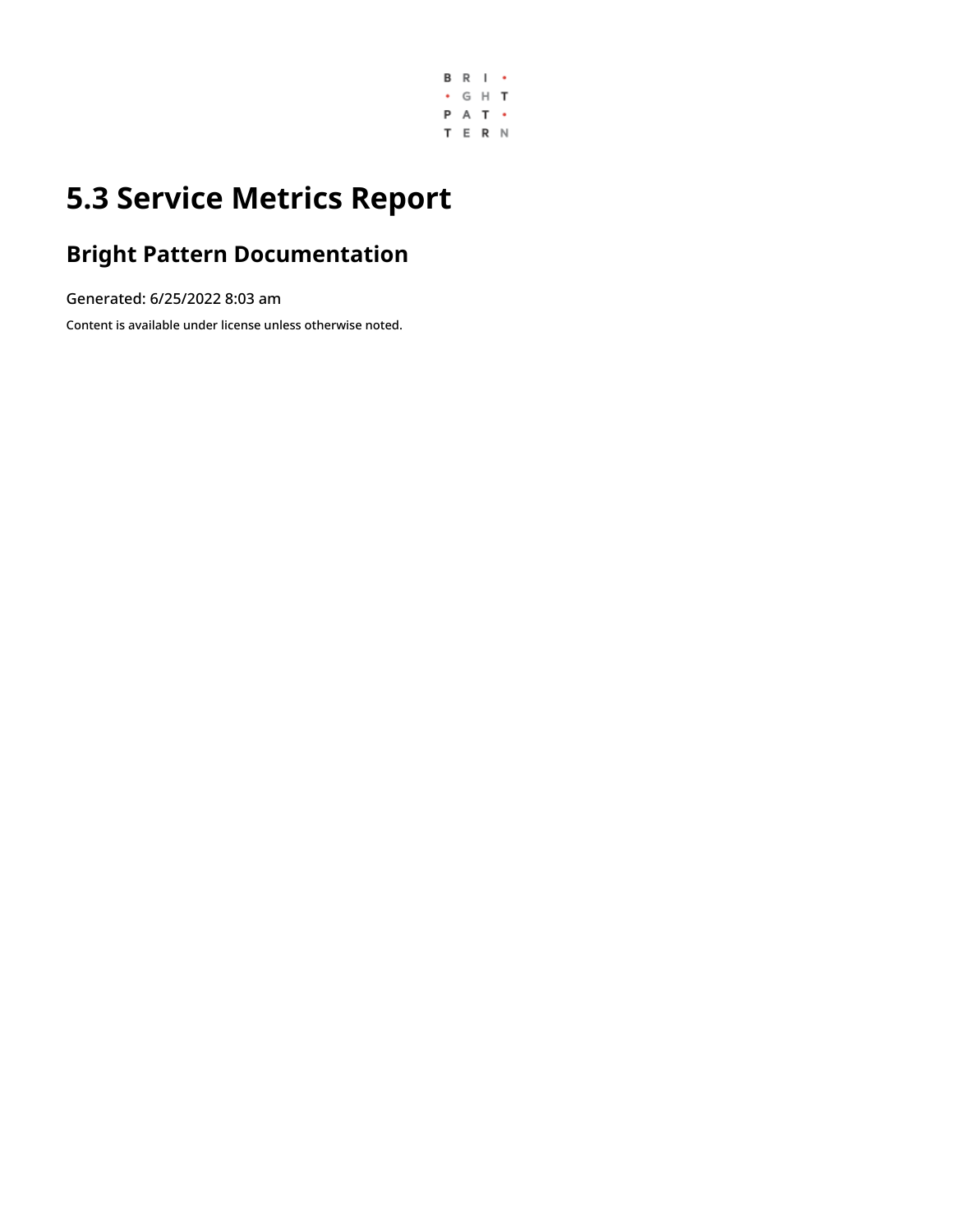### **Table of Contents**

<span id="page-1-0"></span>

| Table of Contents           |  |
|-----------------------------|--|
| <b>Email Service Report</b> |  |
| <b>Metric Descriptions</b>  |  |
| About                       |  |
|                             |  |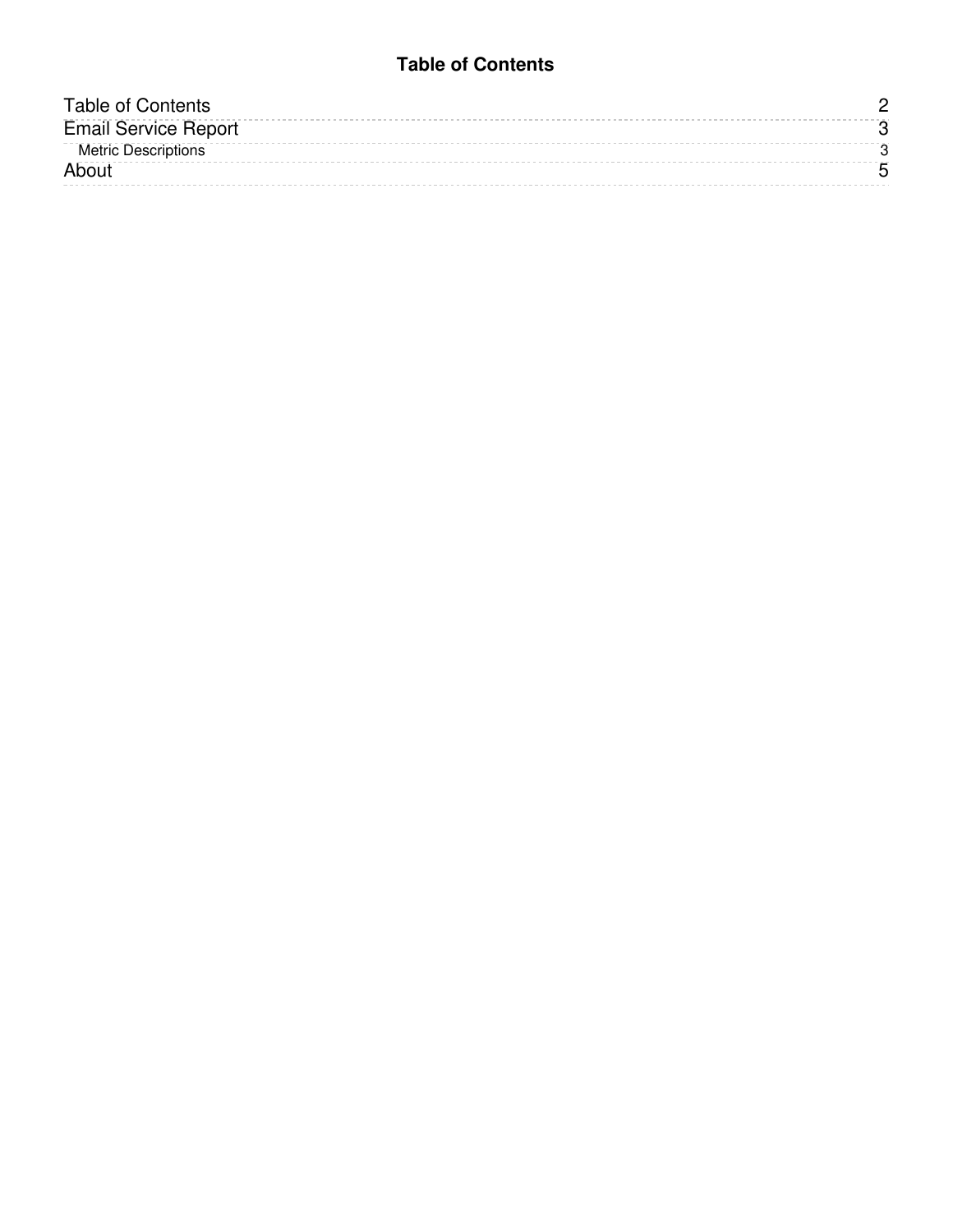# <span id="page-2-0"></span>**Email Service Report**

The *Email Service* report provides key performance indicators for services of email media types.

**Note**: If you run service reports for time periods when you had old or discontinued services, the names of these services will be displayed; this includes deleted services. The reports for these time periods will show that you had interactions as well as the service names you had at that time. Note that if you do not have any activity on these services within 30 days, the system will display the service names in italics; the system will not show the names at all after 90 days without activity.

|                                                                                | Export as: pdf xls csv txt<br>first prev   next last |                         |                |    |         |         |                                                                    |                |        |              |                           |    |                       |                 |                           |
|--------------------------------------------------------------------------------|------------------------------------------------------|-------------------------|----------------|----|---------|---------|--------------------------------------------------------------------|----------------|--------|--------------|---------------------------|----|-----------------------|-----------------|---------------------------|
| <b>BRI</b><br>. G H T<br>Email Service<br>PAT .<br>T E R N                     |                                                      |                         |                |    |         |         |                                                                    |                |        |              |                           |    |                       |                 |                           |
| Report for Custom From: Feb 1, 2017, 11:52:00 PM To: Apr 22, 2017, 11:52:00 PM |                                                      |                         |                |    |         |         |                                                                    |                |        |              |                           |    |                       |                 |                           |
| Service                                                                        | Received                                             | Received by<br>transfer | service change |    |         | New     | Received by Received New Carried over Carried Over Total processed | Replied        | Closed | Transferred  | Service Changed Remaining |    | Average Reply<br>Time | Replied in SL % | <b>Outbound Sent</b>      |
| Email Service                                                                  | 17                                                   | $^{\circ}$              | $\mathbf{0}$   | 11 | $\circ$ | $\circ$ | $\overline{4}$                                                     | $\overline{c}$ |        | $\mathbf{0}$ | $\mathbf{0}$              | 13 | 00:10:52              | 100             |                           |
| total:                                                                         | 17                                                   | $\circ$                 | $\mathbf{0}$   | 11 | $\circ$ | $\circ$ | 4                                                                  | $\overline{c}$ |        | $\circ$      | $\circ$                   | 13 | 00:10:52              | 100             | 6                         |
|                                                                                |                                                      |                         |                |    |         |         |                                                                    |                |        |              |                           |    |                       |                 | powered by Bright Pattern |

Performance indicators for email services

### <span id="page-2-1"></span>**Metric Descriptions**

The metrics of this report are organized into columns, which are described as follows in the order in which they appear in the report.

#### **Received**

*Received* provides the total number of inbound emails that requested this service in the given reporting interval (including both new emails and emails related to existing threads). Interactions received via transfer or service change are excluded.

#### **Received New**

*Received New* provides the number of new inbound emails that requested this service in the given reporting interval. This metric excludes emails related to existing email threads, as well as interactions received via transfer or service change.

#### **Received by transfer**

*Received by transfer* provides the number of inbound emails that requested this service via transfer. Interactions received via service change are excluded.

#### **Received by service change**

*Received by service change* provides the number of inbound emails that were received via recategorization by agents (i.e., the agent changed an originally assigned email service to this service and continued processing the interaction).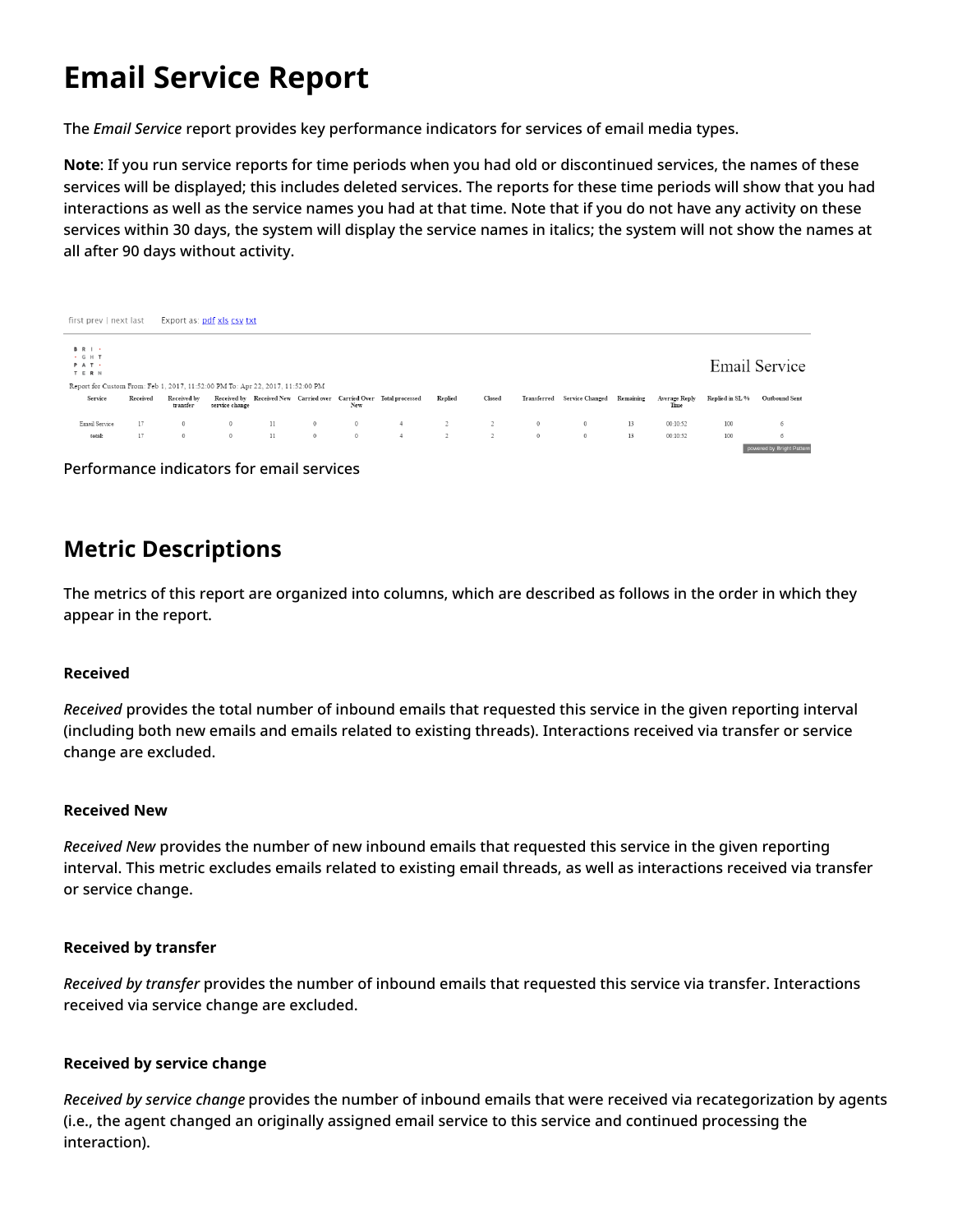#### **Carried Over**

*Carried Over* provides the total number of emails that arrived at this service at any time before the given reporting interval and remained unprocessed at the beginning of the interval (including both new emails and emails related to existing threads).

#### **Carried Over New**

*Carried Over New* provides the number of new emails that arrived at this service at any time before the given reporting interval and remained unprocessed at the beginning of the interval (emails related to existing email threads are excluded).

#### **Processed - Total**

*Processed - Total* provides the number of inbound emails that were completed by any method within the given reporting interval. This total is the sum of *Replied*, *Closed*, *Transferred*, and *Service Changed*.

#### **Processed - Replied**

*Processed - Replied* provides the number of inbound emails that were replied to within the given reporting interval (including emails that were forwarded). Note that only the first reply is counted. Possible follow-up email messages related to previously replied emails are considered outbound emails and are counted by the *OUT Sent* metric.

#### **Processed – Closed**

*Processed – Closed* provides the number of inbound emails that were closed without reply by agents within the given reporting interval.

#### **Processed – Transferred**

*Processed – Transferred* provides the number of inbound emails that were transferred to other services within the given reporting interval.

#### **Processed – Service Changed**

*Processed – Service Changed* provides the number of inbound emails that were recategorized by agents (i.e., the agent changed this service to another email service and continued processing the interaction).

#### **Remaining**

*Remaining* provides the number of inbound emails that were not completed at the end of reporting interval.

#### **Avg Reply Time**

*Avg Reply Time* is the average reply time for inbound emails. The time is measured from the moment the email is placed in the service queue to the moment when the first meaningful reply is sent.